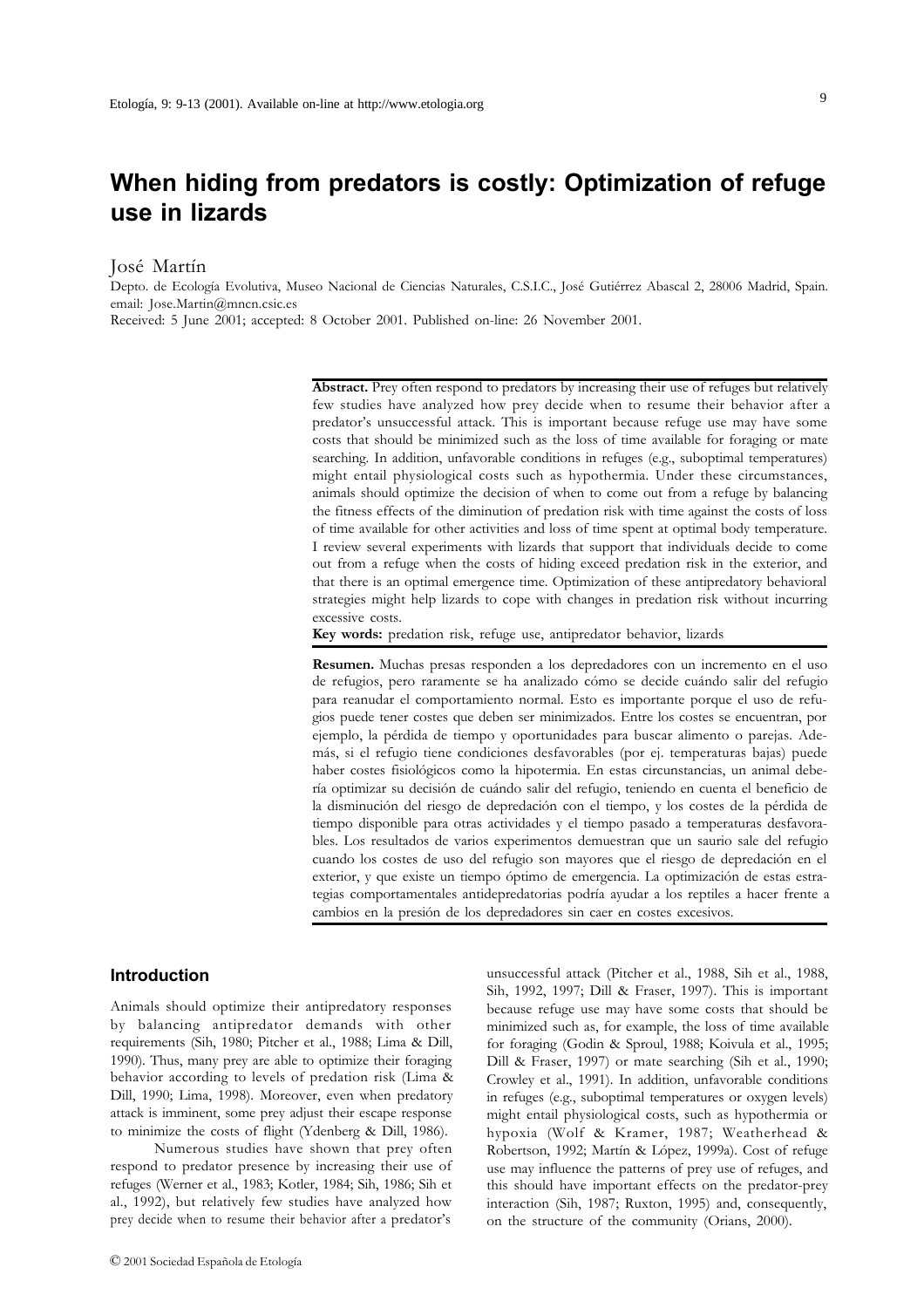Reptiles, and particularly lizards, suffer a high predation pressure (Martín & López, 1990, 1996), and many lizards escape from predators by fleeing into refuges (Greene, 1988; Martín & López, 1995, 2000a). However, because lizards are ectotherms, this simple antipredatory strategy may affect the time available for other activities and important physiological costs. Thus, lizards are an excellent model to study whether animals are able to compensate simultaneously predation risk and costs of refuge use. In this paper I will review several recent studies that suggest that lizards are able to optimize refuge use in relation to other ecological requirements. This can be accomplished mainly through behavioral modifications of time spent in refuges and by adjusting escape decisions which require that lizards being sensitive and responding appropriately to levels of predation risk and to short term fluctuations of ecological conditions.

### **Costs of refuge use**

In ectothermic reptiles the attainment and maintenance of an optimal body temperature is essential to maximjze numerous physiological processes (Huey, 1982) and behaviors with important future fitness consequences (e.g. sprint speed and foragíng efficiency; Bennett, 1980; Avery et al., 1982). Careful behavioral thermoregulation increases the time that lizards spend at physiologically favorable body temperatures (Bauwens et al., 1996). However, effective thermoregulation requires that appropriate sources of heat from solar radiation and/or warm substrates are available (Huey, 1982). Limitations of the thermal environment may frequently prevent reptiles from achieving preferred body temperatures. Behavioral thermoregulation increases growth rate by increasing time available for voluntary food intake (Avery, 1984; Autumm & De Nardo, 1995). Besides, the selection of elevated body temperatures following feeding (Tossini et al., 1994) may increase both digestive rate and efficiency (e.g. Harwood, 1979). Therefore, when reptiles are prevented from attaining their selected body temperatures, the excess of energy stored as fat in the fat body and liver should decrease and they should display reduced growth rates (Sinervo & Adolph, 1994 ). This is important because the amount of stored fat affects survival and future reproductive success of lizards (Ballinger, 1977).

By experimentally increased the frequency of attacks by a simulated predator (human) toward a group of wall lizards, *Podarcis muralis*, we examined the hypothesis that lizards may respond to an increase in risk of predation with an increase in refuge use, but that this strategy entail costs to their body condition (Martín & López, 1999b). The use of refuges placed in microhabitats of low quality for foraging and for attaining preferred body temperatures entails costs that were reflected in the body condition of individuals. At the end of the experimental period, experimental lizards increased the time spent into a refuge after an attack (recovery time), but they had significantly lower relative body mass than control individuals. An increase in the time spent into refuges at unfavorable temperatures during the experiment might lead to a loss of time available for foraging and a diminution of the efficiency of physiological functions, which resulted in loss of mass.

#### **Thermal requirements and refuge use**

Available, or safer, refuges may be in microhabitats with shady and colder conditions, such as rock crevices. The body temperature of a lizard that has retreated into a cool refuge will decrease below preferred levels after a period of time. This is especially important for small lizards, with low thermal inertia, because it could result in temperature impairment in only a few minutes. Lizards should minimize time spent in a refuge, especially when refuge thermal conditions are unfavorable relative to external ones. Costs will be higher when differences between external and internal thermal conditions are greater. Therefore, after an unsuccessful attack of a predator, an ectothermic prey should optimize the decision of when to come out from a refuge by balancing the fitness effects of the diminution of predation risk with time against the costs of loss of time available for other activities and loss of time spent at optimal body temperature.

The model of Ydenberg & Dill (1986) describes the trade-off between risk and cost for a prey fleeing to a refuge. A special case of this model predicts how emergence time from the refuge in lizards or other ectotherms should vary as a function of risk of predation and thermal costs of refuge use (Martín & López, 1999a). The analyses of the variation in emergence time from a refuge of the Iberian rock-lizard (*Lacerta monticola*) in the field under two different predation risk levels supported the predictions of the model. As predicted, time spent in the refuge was longer when the threat of the initial attack had been higher, and therefore the subsequent diminution of risk was lower. In addition, the effects of thermal costs were more relevant in the high risk situation. Time spent in the refuge under high risk increased when thermal conditions of the refuge were more similar to thermal conditions outside (i.e., physiological costs of refuge use were lower). These data suggest that optimization of refuge use strategies might help lizards to cope with changes in predation risk without incurring excessive physiological costs.

# **Foraging requirements and refuge use**

The loss of foraging opportunities may be one of the main costs of refuges, because safer microhabitats (i.e. refuges) are also frequently the poorest in terms of their foraging profitability (Lima & Dill, 1990; Martín & Salvador, 1993a). With respect to foraging requirements, emergence times from a refuge should vary as a function of nutritional state of the prey and availability of food in the exterior, which affect directly to the magnitude of the costs of refuge use. Some studies of barnacles, birds and fishes have analyzed how the emergence time of prey is affected by its nutritional state (Dill & Gillet, 1991; Koivula et al., 1995; Krause et al., 1998). For example, the relative weight loss of individual fish was strongly correlated with a reduction in hiding time (Krause et al., 1998), and the duration of hiding of hungry willow tits was shorter than that of satiated ones (Koivula et al., 1995). In contrast to expectations, tubeworms, *Serpula vermicularis,* that experienced lower food levels, and were presumably hungrier, stayed in hiding longer (Dill & Fraser, 1997). Some prey seem also able to respond appropriately to short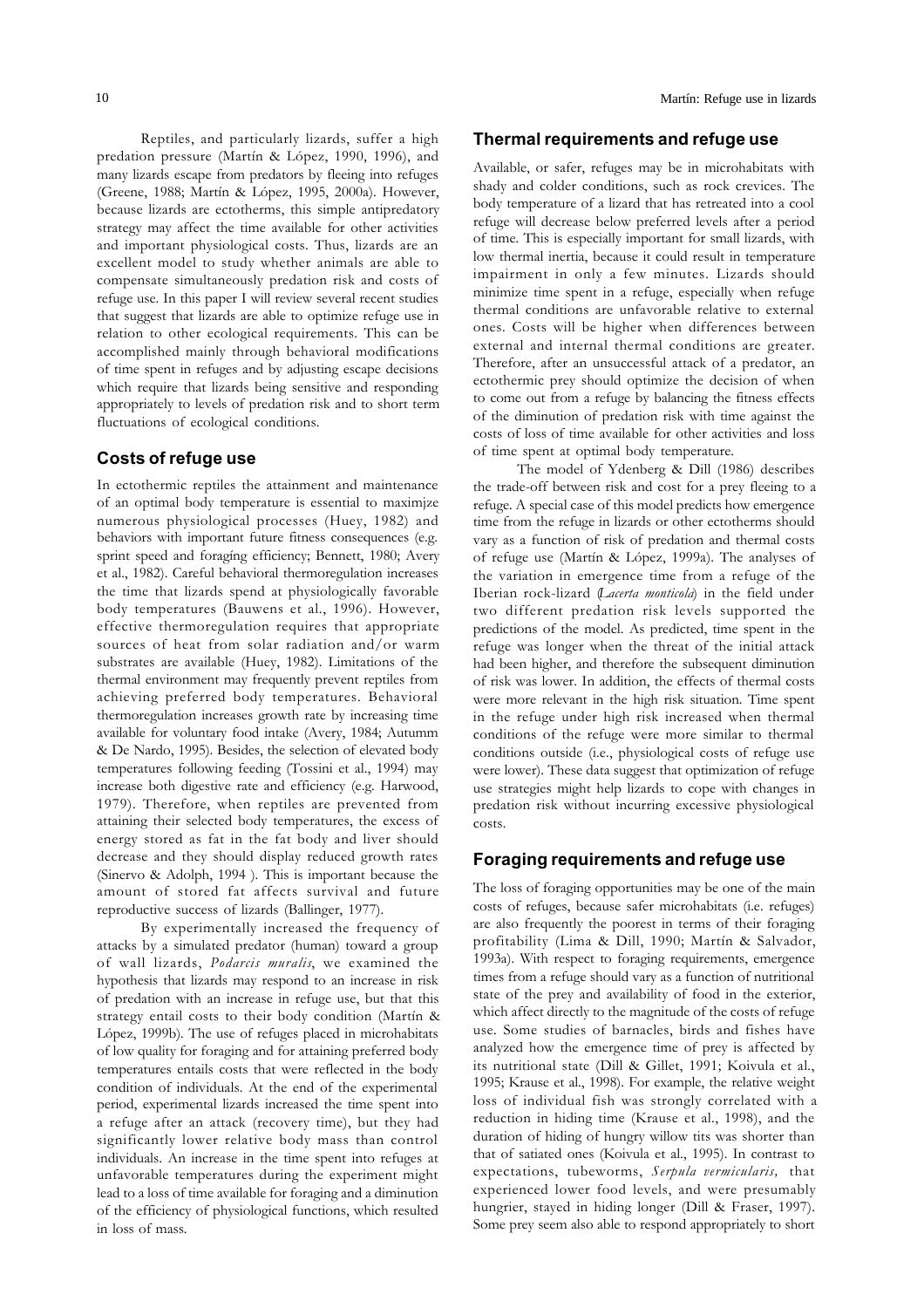term fluctuations in food levels. Thus, tubeworms based their hiding behavior on current feeding conditions, rather than on average long-term conditions (Dill & Fraser, 1997). Some experiments have shown that lizards may alter several aspects of feeding behavior when predation risk increases (Martín & Salvador, 1993a; Martín & Avery, 1997; Cooper, 2000), suggesting that may exist a trade-off between predation risk and foraging. Thus, other field study tested whether emergence times from a refuge of the lizard *L. monticola* vary as a function of expected foraging opportunities and level of satiation of the lizard (Martín, López & Cooper, unpublished data). As predicted, short term fluctuations in availability of food influenced emergence times; when a lizard had just detected some food in the recent past, emergence times decreased greatly, because the loss of opportunities for foraging increased costs of refuge use. Furthermore, the characteristics and success of the encounter with food, nutritional state of lizards, and the added possibility of capturing new food items influenced the duration of hiding times. Therefore, foraging requirements and avoidance of predators may be conflicting demands that *L. monticola* lizards may optimize by modifying the duration of time spent in refuges.

# **Repeated attacks and multiple decisions**

In some circumstances, prey may suffer successive repeated attacks in a short time. For example, many sit-and-wait predators may remain waiting for an individual prey outside the refuge and try a new attack. Alternatively, if predator density increases, the probability of an attack by a different individual predator also can increase. In these circumstances, a prey may consider that successive attacks may represent an increase in the risk of predation, but the costs of refuge use also may increase with time spent in the refuge. Thus, prey should make multiple related decisions on when to emerge from the refuge after each new attack.

We simulated in the field repeated predatory attacks to the same individuals of the lizard *L. monticola* and specifically examined the variation in successive emergence times from a refuge under different thermal conditions (i.e., different costs of refuge use) (Martín & López, 2001). The results of this experiment showed that risk of predation but also thermal costs of refuge use affected the duration of successive emergence times from the refuge in *L. monticola*. Initially, an increase in the frequency of predatory attacks was probably interpreted as an increase in the probability of a new attack (i.e., diminution of predation risk with time is slower). Thus, when costs of refuge use were low, lizards tended to increase the duration of successive emergence times to compensate the increase in predation risk. This result agrees with the general tendency of many animals, including lizards, which modify their microhabitat or refuge use according to the estimated levels of predation risk (Lima & Dill, 1990; Sih et al., 1992; Martín & Salvador, 1992, 1993b). In other experiment, the skink *Eumeces laticeps* also remained in refuges longer after the second of two successive similar approaches than after the first (Cooper, 1998). These data may indicate that lizards perceived a higher predation risk due to persistence by an individual predator, although

individual recognition of the predator may not be needed if the assessment was just based on attack rate (Cooper, 1998). However, when the costs of refuge use increased, lizards tended to maintain or even to decrease the duration of successive emergence times, in spite of the increase in predation risk.

### **Escape decisions and costs of refuge use**

Theoretical models of antipredator escape behavior suggest that prey might adjust their escape response such that the optimal approach distance would be the point where the costs of staying exceed the cost of fleeing (Ydenberg & Dill, 1986). Predation risk has been generally considered in the context of probability of mortality in the immediate future, however antipredatory decisions should be made based on consequences for long-term expected fitness (Clark, 1994). Thus, the escape decision should not only be dependent upon the potential benefit to be gained (i.e., risk reduction), but also on the reduction of posterior costs that can have important future fitness consequences. The latter include energetic cost of fleeing, lost opportunity costs for feeding (Bellman & Krasne, 1983; Stamp & Bowers, 1988), and risk of mortality consequent upon the use of a particular escape tactic (Dill et al., 1990). Antipredatory decisions should be made based also on consequences for long-term expected fitness, such as the costs of refuge use. For example, in lizards, the maintenance of an optimal body temperature is essential to maximize physiological processes (Huey, 1982). However, if unfavorable thermal conditions of refuges can decrease lizards' body temperature, their escape decision should be influenced by refuge conditions. The analyses of the variation in approach distances and emergence time from a refuge of the lizard *L. monticola* under two different predation risk levels and their relationship with the thermal environment supported these predictions (Martín & López, 2000b). When risk increased, lizards had longer emergence times, and thus costs of refuge use increased (a greater loss of time and body temperature). In a low risk situation, lizards that were farther from the refuge had longer approach distances, whereas thermal conditions were less important. However, when risk increased, lizards had longer approach distances when refuges were farther, but also when the external heating rate and the refuge cooling rate were lower. This suggests that in addition to the risk of predation, expected longterm fitness costs of refuges can also affect escape decisions.

# **Are refuges always safe?**

Many prey live in communities that typically have multiple predators, which sometimes may have riskenhancing effects, causing higher predation rates than expected. The mechanism that is usually thought to generate risk enhancement involves conflicting predatorspecific prey defenses (Sih et al., 1998). Prey defenses against one predator may put at greater risk of being killed by the other predator. Some types of refuges may be only useful against some particular type of predators or may expose prey to other types of predators. For example, the mortality of a mayfly prey in the presence of both fish and stoneflies was greater than expected, because stoneflies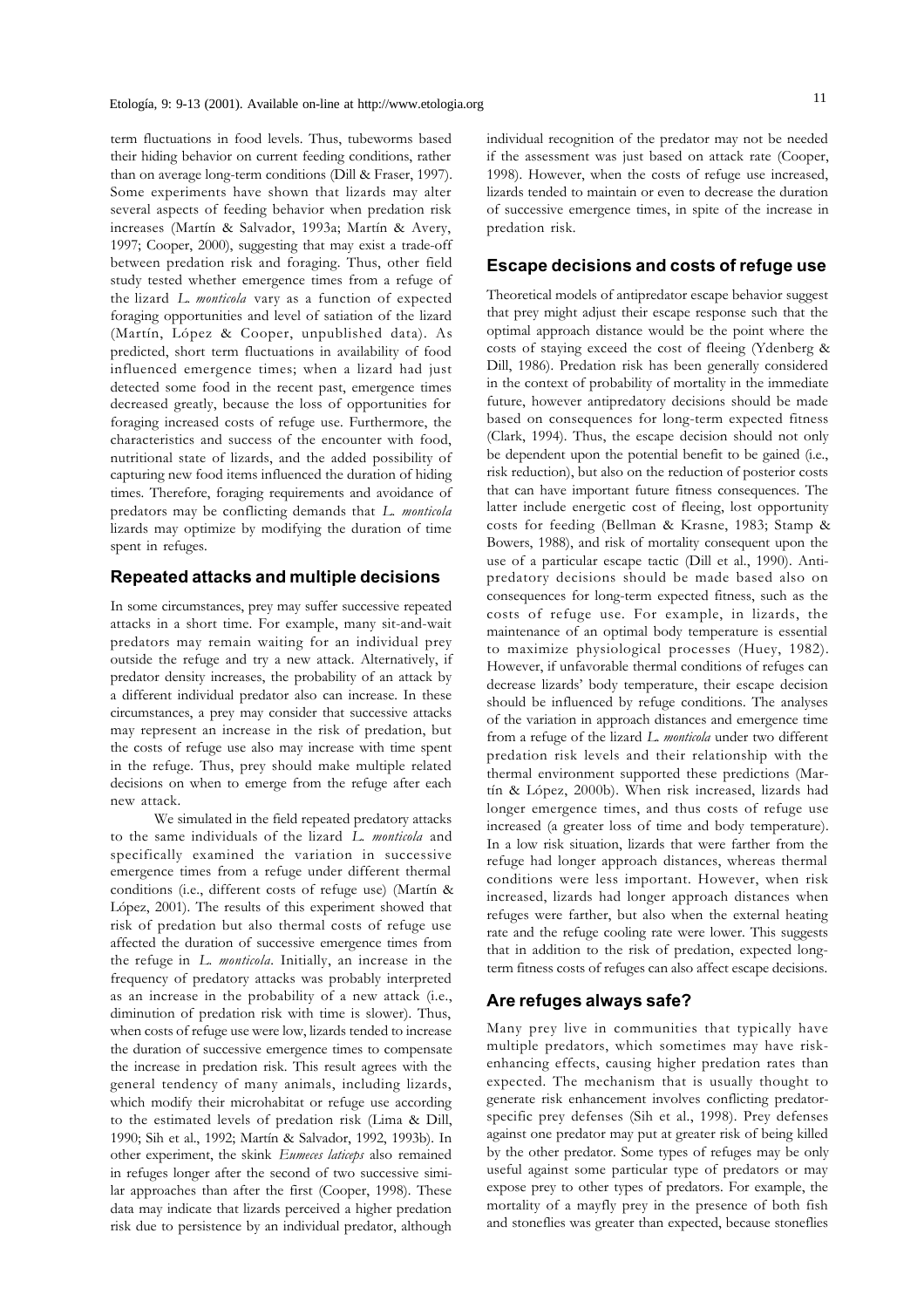Many lizards escape from predators such as birds and mammals by fleeing into the nearest refuge (Greene, 1988; Cooper, 1997). However, in some systems this simple and safe strategy may face lizards with other type of predator, because some saurophagous snakes live hidden in rock crevices waiting for lizards. Thus, the gecko *Oedura lesueurii* shares the same refuges than one of its main snake predators (*Holocephalus bungaroides*). However, geckos used their chemosensory ability to avoid entering rock crevices covered with the snake scent (Downes & Shine, 1998). When a refuge is unsafe (e.g. because it contains predator chemical cues), the probability of being detected by a second predator hidden in that refuge increased with time spent in the refuge. Hence, a prey hidden in an unsafe refuge would have increased costs of refuge use and should emerge from the refuge sooner than a prey hidden in a predator- free refuge .

Wall lizards *(P. muralis),* responded to simulated predatory attacks of a human by hiding inside rock crevices, and when this simulated predation pressure increased, lizards increased time spent in refuges (Martín & López, 1999b). However, by increasing refuge use, wall lizards may expose themselves to increased predation risk by smooth snakes (*Coronella austriaca),* which inhabit rock crevices waiting for their lizard prey. Thus, wall lizards employed different alternative escape strategies in relation to their reliance in refuges (Amo, López & Martín, unpublished data). Lizards that were basking close to a refuge that had used before, used to hide in it again when suffered a simulated attack of the experimenter, whereas those that were moving not always enter the closest refuge, but often ran away without hiding. This alternative strategy that avoid to use refuges might be related to the risk of encountering a saurophagous snake inside an unknown refuge.

# **Conclusions**

Ecological requirements, such as foraging or thermoregulation, and antipredatory behavior (i.e. hiding in refuges) can be conflicting demands in lizards. However, lizards may resolve this conflict by optimization of time spent in the refuge to reflect a balance between predation risk upon emergence and costs of remaining in refuge, and by adjusting escape distances. For example, the ability to estimate short-term fluctuations in food availability or thermal environment and to take current nutritional status into account appear enable lizards to cope with changes in predation risk without incurring excessive costs in terms of lost foraging opportunities or physiological impairments.

**Acknowledgements.** I thank Manolo Soler for inviting me to the "V Congreso Iberoamericano de Etología" in Granada in September 2000, where I presented this review and "El Ventorrillo" MNCN Field Station for use of their facilities. Pilar López contributed greatly to the successful conclusion of our studies on antipredatory behavior of lizards, and offered

many suggestions for improving this MS. Financial support was provided by the DGESIC PB 98-0505 project.

#### **References**

- Autumm, K. & De Nardo, D.F., 1995. Behavioral thermoregulation increases growth rate in a nocturnal lizard. *J. Herpetol.*, 29:157-162.
- Avery, R.A., 1984. Physiological aspects of lizard growth: the role of thermoregulation. *Symp. Zool. Soc. Lond.*, 52:407- 424.
- Avery, R.A., Bedford, J.D. & Newcombe, C.P., 1982. The role of thermoregulation in lizard biology: predatory efficiency in a temperate diurnal basker. *Behav. Ecol. Sociobiol.*, 11**:** 261-267.
- Ballinger, R.E., 1977. Reproductive strategies: food availability as a source of proximate variation in a lizard. *Ecology*, 58:628-635.
- Bauwens, D., Hertz, P.E. & Castilla, A.M., 1996. Thermoregulation in a lacertid lizard: the relative contributions of distinct behavioral mechanisms. *Ecology*, 77:1818-1830.
- Bellman, K.L. & Krasne, F.B., 1983. Adaptive complexity of interactions between feeding and escape in crayfish. *Science*, 221:779-781.
- Bennett, A.F., 1980. The thermal dependence of lizard behaviour. *Anim. Behav.*, 28:752-762.
- Clark, C.W., 1994. Antipredator behavior and the assetprotection principle. *Behav. Ecol.*, 5:159-170.
- Cooper, W.E., Jr., 1997. Escape by a refuging prey, the broadheaded skink (*Eumeces laticeps*). *Can. J. Zool.*, 75:943-947.
- Cooper, W.E., Jr., 1998. Risk factors and emergence from refuge in the lizard *Eumeces laticeps*. *Behaviour*, 135:1065- 1076.
- Cooper, W.E., Jr., 2000. Tradeoffs between feeding and predation risk in a lizard, the broad-headed skink (*Eumeces laticeps*). *Behaviour*, 137: 1175-1189.
- Crowley, P.H., Travers, S.E., Linton, M.C., Cohn, S.L., Sih, A. & Sargent, R.C., 1991. Mate density, predation risk, and the seasonal sequence of mate choices: a dynamic game. *Am. Nat.*, 137:567-596.
- Dill, L.M. & Fraser, A.H.G., 1997. The worm re-turns: hiding behavior of a tube-dwelling marine polychaete, *Serpula vermicularis*. *Behav. Ecol.*, 8:186-193.
- Dill, L.M. & Gillet, J.F., 1991. The economic logic of the barnacle *Balanus glandula* (Darwin) hiding behaviour. *J. Exp. Mar. Bio. Ecol.*, 153:115-127.
- Dill, L.M., Fraser, A.H.G. & Roitberg, B.D., 1990. The economics of escape behaviour in the pea aphid, *Acyrthosiphon pisum*. *Oecologia* , 83:473-478.
- Downes, S. & Shine, R., 1998. Sedentary snakes and gullible geckos: predator-prey coevolution in nocturnal rockdwelling reptiles. *Anim. Behav.*, 55:1373-1385.
- Godin, J.G.L. & Sproul, C.D., 1988. Risk taking in parasitized sticklebacks under threat of predation: effects of energetic need and food availability. *Can.J. Zool.*, 66:2360-2367.
- Greene, H.W., 1988. Antipredator mechanisms in reptiles. In: *Biology of the Reptilia, Vol 16*: 1-152 (C. Gans & R.B. Huey, Eds.). New York: John Wiley and Sons.
- Harwood, R.H., 1979. The effect of temperature on the digestive efficiency of three species of lizards, *Cnemidophorus tigris*, *Gerrhonotus multicarinatus* and *Sceloporus occidentalis*. *Comp. Biochem. Physiol. A*, 63:417- 433.
- Huey, R.B., 1982. Temperature, physiology and the ecology of reptiles. In: *Biology of the Reptilia, Vol. 12*: 25-91 (C.